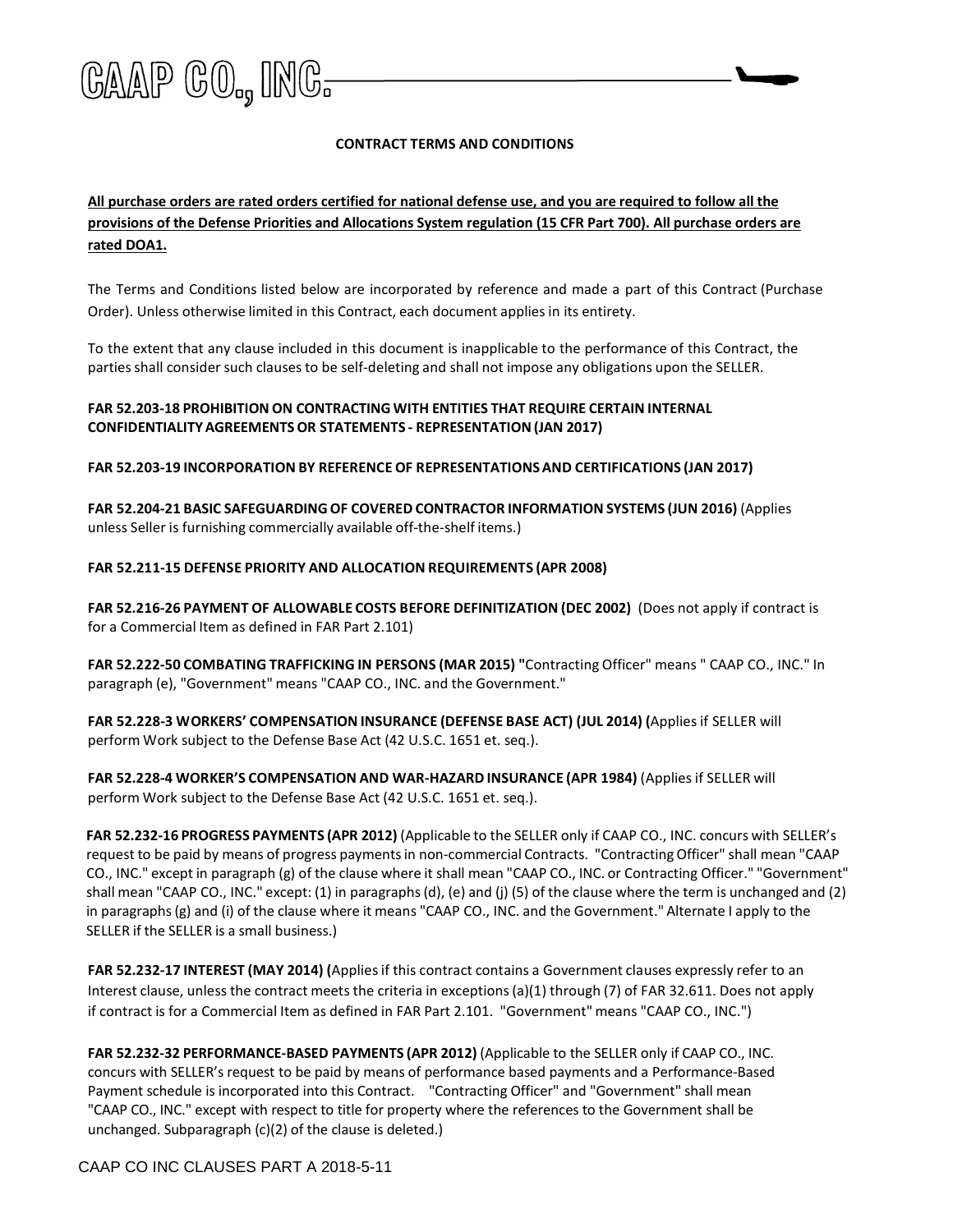

## **FAR 52.232-39 UNENFORCEABILITY OF UNAUTHORIZED OBLIGATIONS (JUN 2013)**

**FAR 52.245-9 USE AND CHARGES (APR 2012)** (Communications with the Government under this clause will be made through CAAP CO., INC..) (Does not apply if contract is for a Commercial Item as defined in FAR Part 2.101)

**FAR 52.246-15 CERTIFICATEOF CONFORMANCE (AUG 1984)** (Appliesif Seller is shipping is direct to the Government.)

**DFARS 252.204-7000 DISCLOSURE OF INFORMATION (OCT 2016)** (In paragraph (b) "Contracting Officer" means "CAAP CO., INC." and "10 days" means "20 days.".) (Does not apply if contract is for a Commercial Item as defined in FAR Part 2.101)

**DFARS 252.204-7012 SAFEGUARDING UNCLASSIFIED CONTROLLED TECHNICAL INFORMATION (OCT 2016)**

**DFARS 252.211-7005 SUBSTITUTIONS FOR MILITARY OR FEDERAL SPECIFICATIONS AND STANDARDS (NOV 2005)** 

#### **DFARS 252.211-7007 REPORTING OF GOVERNMENT-FURNISHED PROPERTY (AUG 2012)**

(Not applicable to the Seller when CAAP CO., INC. has expressly assumed responsibility for marking the property itself elsewhere in the Contract; otherwise, the clause obligates the Seller to perform their own markings if Seller will be in possession of Government property for the performance of this contract.)

## **DFARS 252.211-7008 USE OF GOVERNMENT-ASSIGNED SERIAL NUMBERS (SEP 2010)**

(Not applicable to the Seller when CAAP CO., INC. has expressly assumed responsibility for marking the property itself elsewhere in the Contract; otherwise, the clause obligates the Seller to perform their own markings if Seller will be in possession of Government property for the performance of this contract.)

#### **DFARS 252.222-7006 RESTRICTIONSON THE USE OF MANDATORY ARBITRATIONS AGREEMENTS (DEC 2010)**

(Appliesto subcontractsthat that exceed \$1,000,000) (Clause does not apply if all of the Seller's employees performing work under the contract will be located outside of the United States.) (Does not apply if contract is for a Commercial Item as defined in FAR Part 2.101) (The certification in paragraph (b)(2) appliesto both Seller in its own capacity and to Seller's covered subcontractors.)

#### **DFARS 252.222-7007 REPRESENTATIONREGARDING COMBATING TRAFFICKING IN PERSONS (JAN 2015)**

**DFARS 252.223-7006 PROHIBITION ON STORAGE, TREATMENT, AND DISPOSAL OF TOXIC OR HAZARDOUS MATERIALS--BASIC (SEP 2014)** ("Government" means "CAAP CO., INC. and Government.")

**DFARS 252.225-7012 PREFERENCE FOR CERTAIN DOMESTIC COMMODITIES (DEC 2016)** (Applies if Seller is furnishing any of the items covered by this clause.)

**DFARS 252.225-7027 RESTRICTION ON CONTINGENT FEES FOR FOREIGN MILITARY SALES (APR 2003)** (The reference to the clause in paragraph (a) means FAR 52.203-5. The blank in paragraph (b)(1) is completed with "any Government." Subparagraph (b)(2) is deleted)

**DFARS 252.225-7028 EXCLUSIONARY POLICIES AND PRACTICES OF FOREIGN GOVERNMENTS (APR 2003)** (Does not apply if contract is for a Commercial Item as defined in FAR Part 2.101)